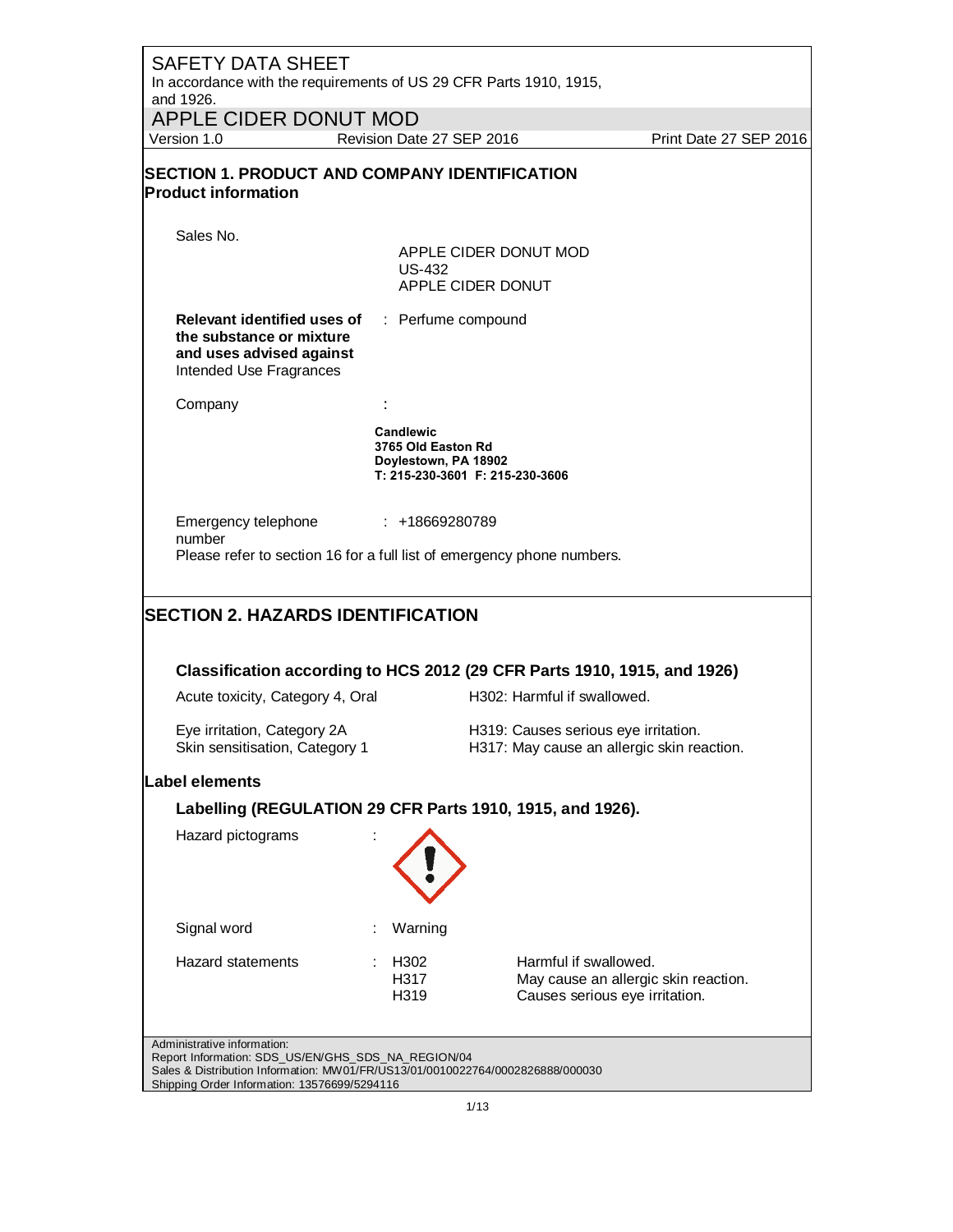| <b>SAFETY DATA SHEET</b><br>In accordance with the requirements of US 29 CFR Parts 1910, 1915,<br>and 1926.                                        |                                             |                                                                                                                                                                                                                                                                                                   |
|----------------------------------------------------------------------------------------------------------------------------------------------------|---------------------------------------------|---------------------------------------------------------------------------------------------------------------------------------------------------------------------------------------------------------------------------------------------------------------------------------------------------|
| <b>APPLE CIDER DONUT MOD</b>                                                                                                                       |                                             |                                                                                                                                                                                                                                                                                                   |
| Version 1.0                                                                                                                                        | Revision Date 27 SEP 2016                   | Print Date 27 SEP 2016                                                                                                                                                                                                                                                                            |
| Precautionary statements                                                                                                                           | <b>Prevention:</b><br>÷<br>P <sub>261</sub> | Avoid breathing dust/ fume/ gas/ mist/                                                                                                                                                                                                                                                            |
|                                                                                                                                                    | P264<br>P270                                | vapours/ spray.<br>Wash skin thoroughly after handling.<br>Do not eat, drink or smoke when using this                                                                                                                                                                                             |
|                                                                                                                                                    | P272                                        | product.<br>Contaminated work clothing should not be<br>allowed out of the workplace.                                                                                                                                                                                                             |
|                                                                                                                                                    | P280<br>P280                                | Wear eye protection/ face protection.<br>Wear protective gloves.                                                                                                                                                                                                                                  |
|                                                                                                                                                    | <b>Response:</b><br>P301 + P312 + P330      | IF SWALLOWED: Call a POISON                                                                                                                                                                                                                                                                       |
|                                                                                                                                                    |                                             | CENTER/doctor if you feel unwell. Rinse<br>mouth.                                                                                                                                                                                                                                                 |
|                                                                                                                                                    | $P302 + P352$                               | IF ON SKIN: Wash with plenty of soap and<br>water.                                                                                                                                                                                                                                                |
|                                                                                                                                                    | $P305 + P351 + P338$                        | IF IN EYES: Rinse cautiously with<br>water for several minutes. Remove contact<br>lenses, if present and easy to do. Continue<br>rinsing.                                                                                                                                                         |
|                                                                                                                                                    | P333 + P313                                 | If skin irritation or rash occurs: Get medical<br>advice/ attention.                                                                                                                                                                                                                              |
|                                                                                                                                                    | $P337 + P313$                               | If eye irritation persists: Get medical advice/<br>attention.                                                                                                                                                                                                                                     |
|                                                                                                                                                    | P363<br>Disposal:<br>P501                   | Wash contaminated clothing before reuse.<br>Dispose of contents/ container to an                                                                                                                                                                                                                  |
|                                                                                                                                                    |                                             | approved waste disposal plant.                                                                                                                                                                                                                                                                    |
| Hazards not Otherwise<br>Classified.                                                                                                               | None                                        |                                                                                                                                                                                                                                                                                                   |
| tested at higher concentrations or at full strength.                                                                                               |                                             | <b>Please note:</b> Mixtures have not been tested for health hazards. The health hazard information<br>presented is provided in accordance with US 29 CFR 1910.1200 and is based on the testing of<br>individual components which have been shown to cause or may cause these health effects when |
| Ingredients with unknown acute toxicity.:<br>The following percentage of the mixture consists of ingredient(s) with<br>unknown acute toxicity: 0 % |                                             |                                                                                                                                                                                                                                                                                                   |
| <b>SECTION 3. COMPOSITION/INFORMATION ON INGREDIENTS</b>                                                                                           |                                             |                                                                                                                                                                                                                                                                                                   |
| <b>Hazardous components</b>                                                                                                                        |                                             |                                                                                                                                                                                                                                                                                                   |
|                                                                                                                                                    |                                             |                                                                                                                                                                                                                                                                                                   |
| Administrative information:<br>Report Information: SDS_US/EN/GHS_SDS_NA_REGION/04                                                                  |                                             |                                                                                                                                                                                                                                                                                                   |

Sales & Distribution Information: MW01/FR/US13/01/0010022764/0002826888/000030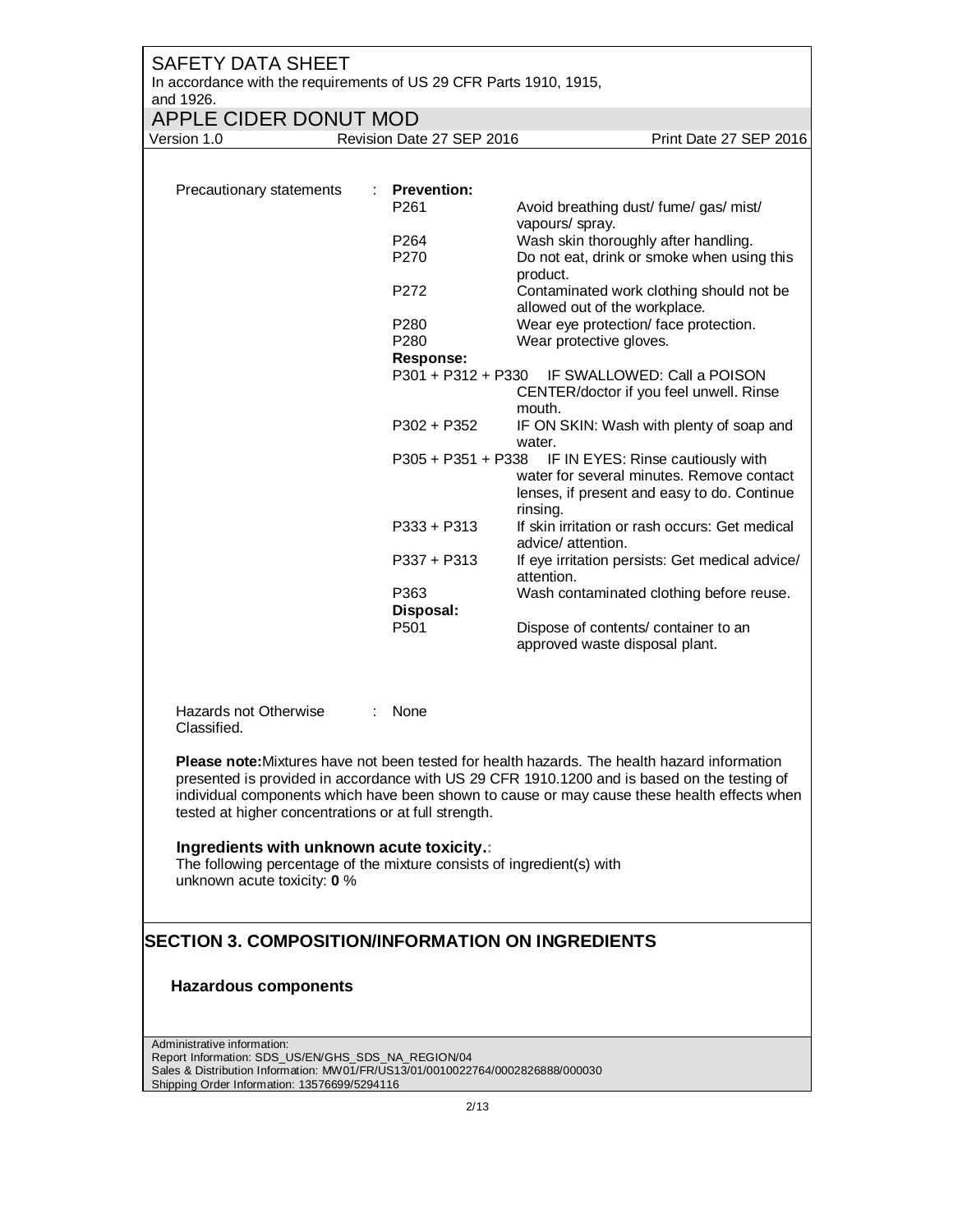In accordance with the requirements of US 29 CFR Parts 1910, 1915, and 1926.

## APPLE CIDER DONUT MOD<br>Version 1.0 Revision Date

Revision Date 27 SEP 2016 Print Date 27 SEP 2016

| Component                                                       | CAS-No.       | Concentration [%] |
|-----------------------------------------------------------------|---------------|-------------------|
| Benzoic acid, phenyl methyl ester                               | 120-51-4      | 70.00 - 90.00     |
| 2-tert-butylcyclohexyl acetate                                  | 20298-69-5    | $1.00 - 10.00$    |
| diethyl malonate                                                | 105-53-3      | $1.00 - 10.00$    |
| 3-phenylpropanol                                                | 122-97-4      | $1.00 - 10.00$    |
| 3-phenyl-2-propenal (cinnamic aldehyde)                         | 104-55-2      | $1.00 - 10.00$    |
| 2H-1-benzopyran-2-one (coumarin)                                | $91 - 64 - 5$ | $1.00 - 10.00$    |
| 3-hydroxy-2-ethyl-4H-pyran-4-one (=ethyl<br>maltol)             | 4940-11-8     | $1.00 - 10.00$    |
| 3-methoxy-4-hydroxy-benzaldehyde (vanillin)                     | 121-33-5      | $1.00 - 10.00$    |
| methyl 3-phenyl-2-propenoate $(=$ methyl<br>cinnamate)          | 103-26-4      | $0.10 - 1.00$     |
| 2,4,6-trimethyl-3-cyclohexen-1-carbaldehyde<br>(main component) | 1335-66-6     | $0.10 - 1.00$     |

The specific chemical identity and/or exact percentage (concentration) of composition has been withheld as a trade secret.

### **SECTION 4. FIRST AID MEASURES**

#### **First aid measures**

#### **Description of first aid measures**

| General advice                                                                    | : Consult physician or Poison Control Center. The National<br>Hotline for US Poison Control Centers is 1.800.222.1222;<br>www.1-800-222-1222.info/poisonHelp.asp                                                                                                                                                            |
|-----------------------------------------------------------------------------------|-----------------------------------------------------------------------------------------------------------------------------------------------------------------------------------------------------------------------------------------------------------------------------------------------------------------------------|
| If inhaled                                                                        | : Get to fresh air immediately.<br>Consult Poison Control Center or physician if any symptoms<br>develop.                                                                                                                                                                                                                   |
| In case of skin contact                                                           | : Rinse immediately with plenty of water for at least 15 minutes.<br>If skin irritation occurs, seek medical advice/attention.<br>Remove contaminated clothing and shoes.<br>Immediately seek medical attention if chemical entered ear<br>canal.<br>When symptoms persist or in all cases of doubt seek medical<br>advice. |
| In case of eye contact                                                            | : Remove contact lenses.<br>Immediately flush eyes for at least 15 minutes. Get medical<br>attention.                                                                                                                                                                                                                       |
| Administrative information:<br>Report Information: SDS_US/EN/GHS_SDS_NA_REGION/04 | Sales & Distribution Information: MW01/FR/US13/01/0010022764/0002826888/000030                                                                                                                                                                                                                                              |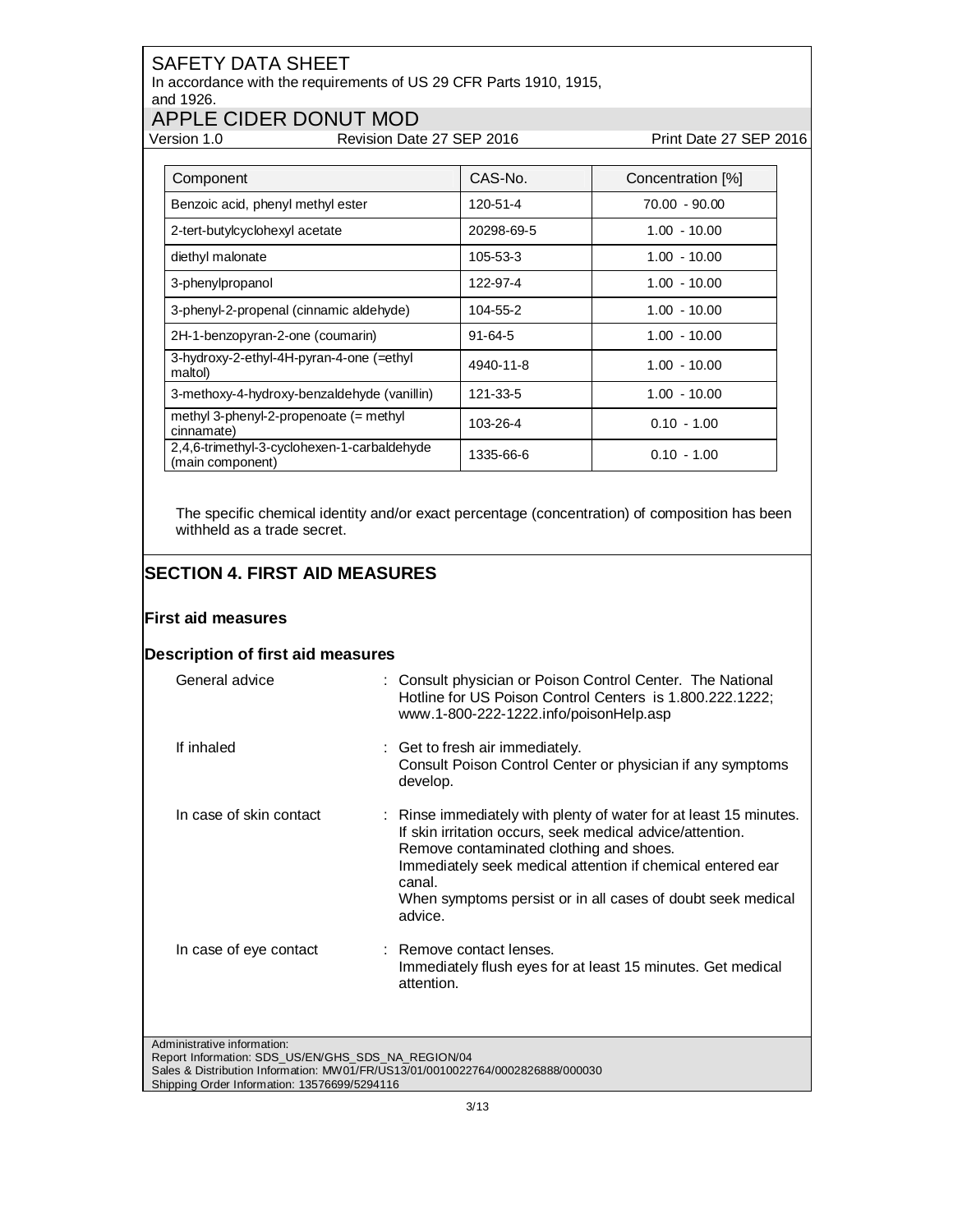| <b>SAFETY DATA SHEET</b><br>In accordance with the requirements of US 29 CFR Parts 1910, 1915,<br>and 1926. |                                                                                                          |                                                                |
|-------------------------------------------------------------------------------------------------------------|----------------------------------------------------------------------------------------------------------|----------------------------------------------------------------|
| <b>APPLE CIDER DONUT MOD</b><br>Version 1.0                                                                 | Revision Date 27 SEP 2016                                                                                | Print Date 27 SEP 2016                                         |
| If swallowed                                                                                                | : Do NOT induce vomiting.<br>Immediately consult Poison Control Center or physician.                     |                                                                |
| Most important symptoms and effects, both acute and delayed                                                 |                                                                                                          |                                                                |
| Harmful if swallowed.<br>May cause an allergic skin reaction.<br>Causes serious eye irritation.             |                                                                                                          |                                                                |
| Indication of any immediate medical attention and special treatment needed                                  |                                                                                                          |                                                                |
| no data available                                                                                           |                                                                                                          |                                                                |
|                                                                                                             |                                                                                                          |                                                                |
| <b>SECTION 5. FIREFIGHTING MEASURES</b>                                                                     |                                                                                                          |                                                                |
|                                                                                                             |                                                                                                          |                                                                |
| <b>Extinguishing media</b>                                                                                  |                                                                                                          |                                                                |
| Suitable extinguishing media                                                                                | : Water spray<br>Alcohol-resistant foam<br>Carbon dioxide (CO2)<br>Dry chemical                          |                                                                |
| Unsuitable extinguishing<br>media                                                                           | : no data available                                                                                      |                                                                |
| Special hazards arising from the substance or mixture                                                       |                                                                                                          |                                                                |
| Specific hazards during<br>firefighting                                                                     | : Do not allow run-off from fire fighting to enter drains or water<br>courses.                           |                                                                |
| <b>Advice for firefighters</b>                                                                              |                                                                                                          |                                                                |
| for firefighters                                                                                            | Special protective equipment : Wear self-contained breathing apparatus for firefighting if<br>necessary. |                                                                |
| Further information                                                                                         | be disposed of in accordance with local regulations.                                                     | : Fire residues and contaminated fire extinguishing water must |
| <b>SECTION 6. ACCIDENTAL RELEASE MEASURES</b>                                                               |                                                                                                          |                                                                |
| Personal precautions, protective equipment and emergency procedures                                         |                                                                                                          |                                                                |
| Evacuate personnel to safe areas.<br>Keep people away from and upwind of spill/leak.                        |                                                                                                          |                                                                |
|                                                                                                             | In the case of vapour formation use a respirator with an approved filter.                                |                                                                |
| Use personal protective equipment as required.<br>apparatus.                                                | For emergency conditions, use an approved positive-pressure self-contained breathing                     |                                                                |
| Administrative information:<br>Report Information: SDS_US/EN/GHS_SDS_NA_REGION/04                           |                                                                                                          |                                                                |

Sales & Distribution Information: MW01/FR/US13/01/0010022764/0002826888/000030 Shipping Order Information: 13576699/5294116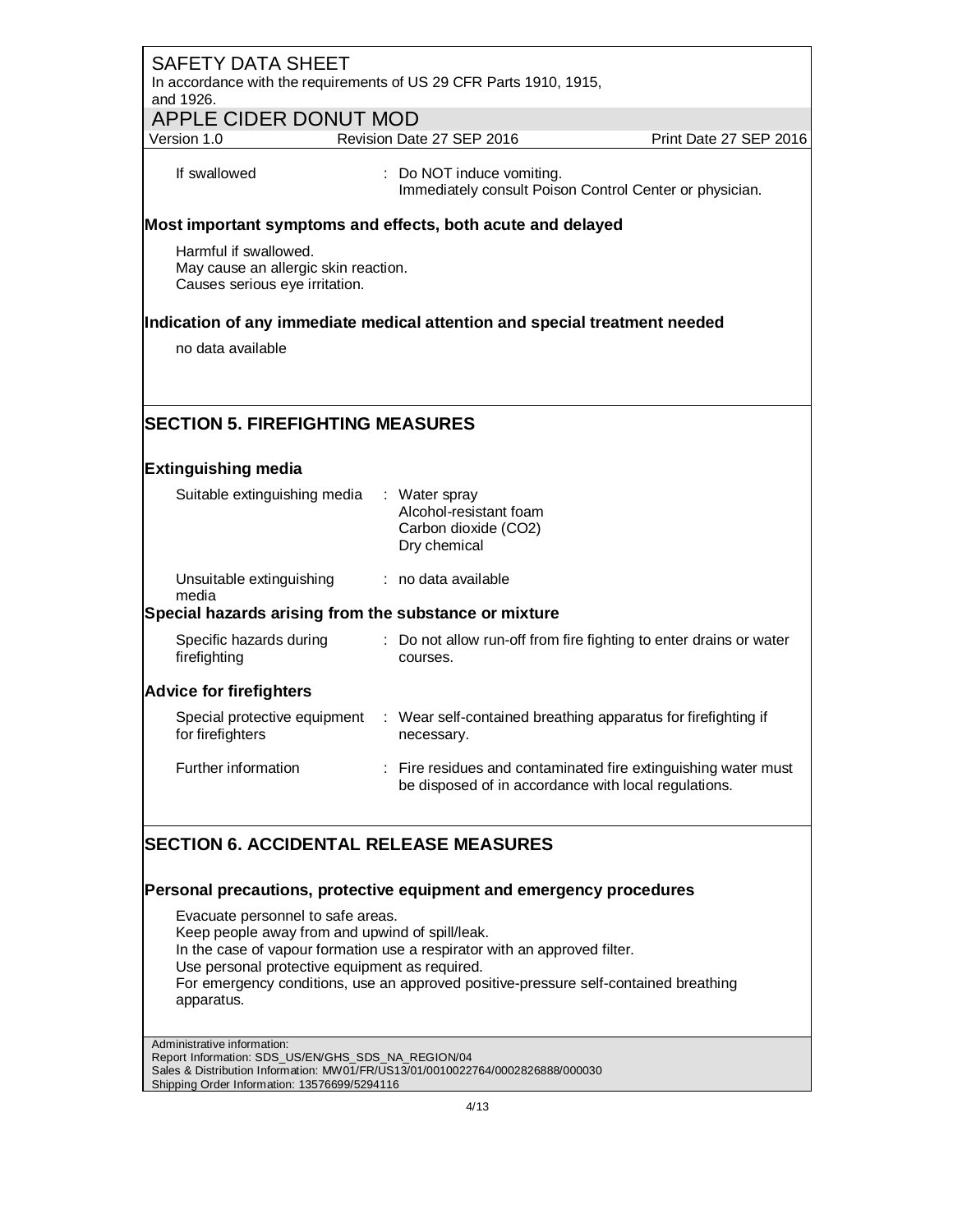In accordance with the requirements of US 29 CFR Parts 1910, 1915, and 1926.

**APPLE CIDER DONUT MOD**<br>Version 1.0 Revision Dat

Revision Date 27 SEP 2016 Print Date 27 SEP 2016

Material can create slippery conditions.

#### **Environmental precautions**

Retain and dispose of contaminated wash water. The product should not be allowed to enter drains, water courses or the soil. Dispose of in accordance with local regulations. Local authorities should be advised if significant spillages cannot be contained.

#### **Methods and materials for containment and cleaning up**

Contain spillage, and then collect with non-combustible absorbent material, (e.g. sand, earth, diatomaceous earth, vermiculite) and place in container for disposal according to local / national regulations (see section 13).

Keep in suitable, closed containers for disposal.

Clean contaminated floors and objects thoroughly while observing environmental regulations.

## **SECTION 7. HANDLING AND STORAGE**

#### **Precautions for safe handling**

| Advice on safe handling                            | : Avoid contact with skin and eyes.<br>Open drum carefully as content may be under pressure.<br>When using do not eat, drink or smoke. |
|----------------------------------------------------|----------------------------------------------------------------------------------------------------------------------------------------|
| Advice on protection against<br>fire and explosion | : no data available                                                                                                                    |

#### **Conditions for safe storage, including any incompatibilities**

| Requirements for storage<br>areas and containers | : Keep container tightly closed in a dry and well-ventilated<br>place.<br>Containers which are opened must be carefully resealed and<br>kept upright to prevent leakage. |
|--------------------------------------------------|--------------------------------------------------------------------------------------------------------------------------------------------------------------------------|
| Further information on                           | : Ambient / $10-30C$ (50 - 85 F)                                                                                                                                         |
| storage conditions                               | Dry, well ventilated, preferably full, hermetically sealed                                                                                                               |
| Advice on common storage                         | : Protect against light.                                                                                                                                                 |

### **SECTION 8. EXPOSURE CONTROLS/PERSONAL PROTECTION**

#### **Exposure Guidelines**

| <b>Components</b> | CAS-No.: | $T$ <sub>VDe:</sub> | Value :           | Basis . | Revision:  |
|-------------------|----------|---------------------|-------------------|---------|------------|
| 3-methoxy-4-      | 121-33-5 | TWA                 | $10 \text{ mg/m}$ | US WEEL | 2009-01-01 |
| hvdroxy-          |          |                     |                   |         |            |

Administrative information:

Report Information: SDS\_US/EN/GHS\_SDS\_NA\_REGION/04

Sales & Distribution Information: MW01/FR/US13/01/0010022764/0002826888/000030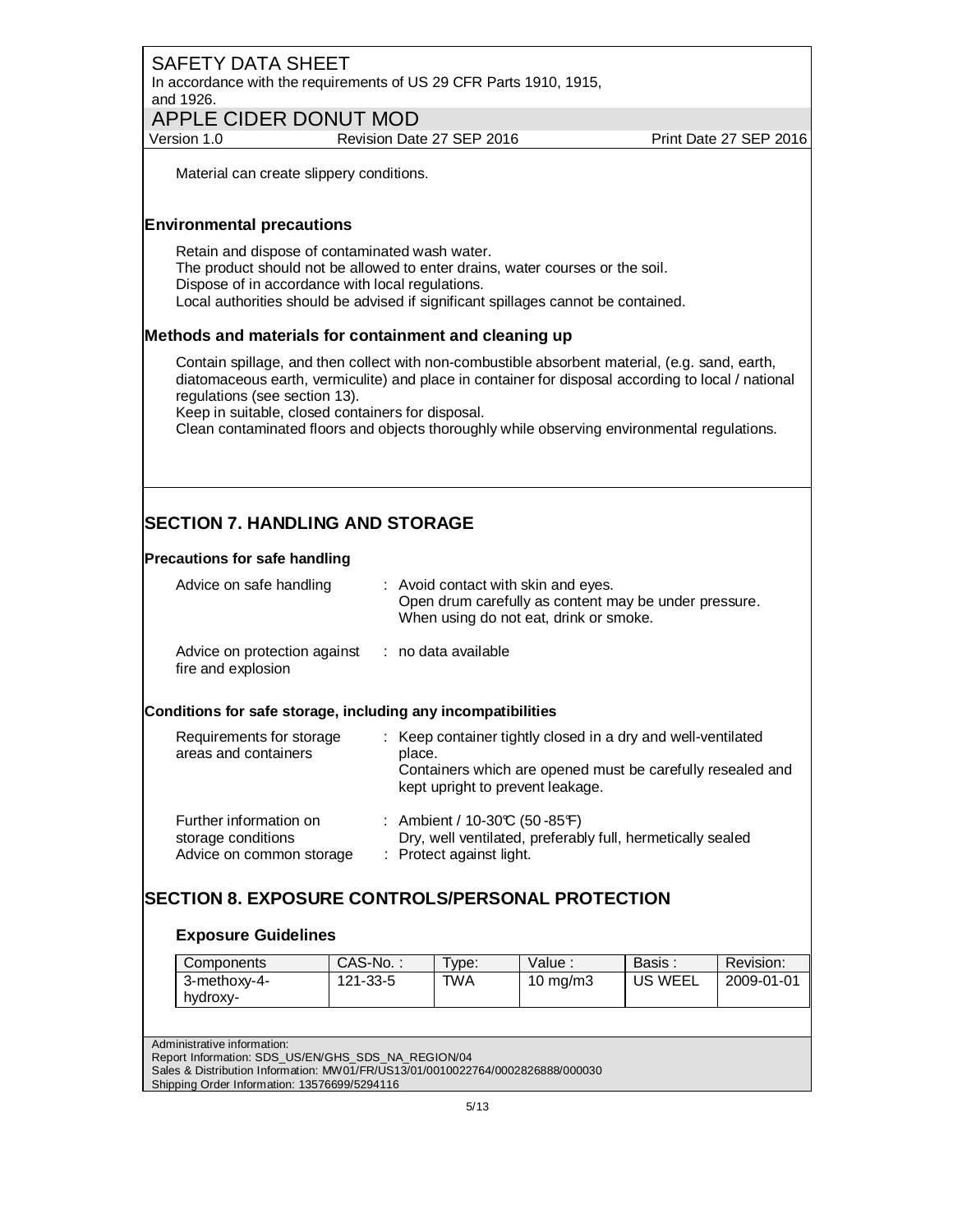| <b>SAFETY DATA SHEET</b><br>and 1926.                                             | In accordance with the requirements of US 29 CFR Parts 1910, 1915,                                                                                                                                                                                                                                                                                                                                                                                                                                                                                                                                                                                                                                     |                                                                                                                                                                                                                                                                                                                                                                                                                                                                                |  |
|-----------------------------------------------------------------------------------|--------------------------------------------------------------------------------------------------------------------------------------------------------------------------------------------------------------------------------------------------------------------------------------------------------------------------------------------------------------------------------------------------------------------------------------------------------------------------------------------------------------------------------------------------------------------------------------------------------------------------------------------------------------------------------------------------------|--------------------------------------------------------------------------------------------------------------------------------------------------------------------------------------------------------------------------------------------------------------------------------------------------------------------------------------------------------------------------------------------------------------------------------------------------------------------------------|--|
|                                                                                   | APPLE CIDER DONUT MOD                                                                                                                                                                                                                                                                                                                                                                                                                                                                                                                                                                                                                                                                                  |                                                                                                                                                                                                                                                                                                                                                                                                                                                                                |  |
| Version 1.0                                                                       | Revision Date 27 SEP 2016                                                                                                                                                                                                                                                                                                                                                                                                                                                                                                                                                                                                                                                                              | Print Date 27 SEP 2016                                                                                                                                                                                                                                                                                                                                                                                                                                                         |  |
| benzaldehyde<br>(vanillin)                                                        |                                                                                                                                                                                                                                                                                                                                                                                                                                                                                                                                                                                                                                                                                                        |                                                                                                                                                                                                                                                                                                                                                                                                                                                                                |  |
| protection.                                                                       | Exposure Assessment: Exposures are dependent on the product being handled, the potential for<br>chemical release, and any resulting airborne concentrations or dermal contact. Since product<br>handling and release scenarios vary, and no two workplaces are exactly alike, it is recommended<br>that the potential for exposure be assessed prior to the product's use or introduction. Exposure<br>assessments should be performed by an occupational hygienist, industrial hygienist, or other<br>qualified occupational or environmental health professional. An exposure assessment should be<br>conducted to determine the efficacy of any ventilation and the need for additional respiratory |                                                                                                                                                                                                                                                                                                                                                                                                                                                                                |  |
| <b>Engineering measures</b>                                                       |                                                                                                                                                                                                                                                                                                                                                                                                                                                                                                                                                                                                                                                                                                        |                                                                                                                                                                                                                                                                                                                                                                                                                                                                                |  |
| operations.                                                                       | Ventilation: Use engineering controls to maintain airborne levels below exposure limit<br>requirements or guidelines. If there are no applicable exposures limit requirements or guidelines,<br>use only with adequate ventilation. Local exhaust ventilation may be necessary for some                                                                                                                                                                                                                                                                                                                                                                                                                |                                                                                                                                                                                                                                                                                                                                                                                                                                                                                |  |
| Personal protective equipment                                                     |                                                                                                                                                                                                                                                                                                                                                                                                                                                                                                                                                                                                                                                                                                        |                                                                                                                                                                                                                                                                                                                                                                                                                                                                                |  |
| Protective measures                                                               | : Choose PPE based on a hazard assessment, taking into<br>account to the concentration and amount of dangerous<br>substances, and to the specific work-place conditions.                                                                                                                                                                                                                                                                                                                                                                                                                                                                                                                               |                                                                                                                                                                                                                                                                                                                                                                                                                                                                                |  |
| Eye protection                                                                    | the workstation location.                                                                                                                                                                                                                                                                                                                                                                                                                                                                                                                                                                                                                                                                              | : Ensure that eyewash stations and safety showers are close to<br>Wear chemical splash goggles (non-vented) with faceshield.                                                                                                                                                                                                                                                                                                                                                   |  |
| Hand protection                                                                   | : Wear chemical resistant gloves suitable for this material as<br>determined by a hazard assessment.<br>Gloves should be discarded and replaced if there is any<br>indication of degradation or chemical breakthrough.                                                                                                                                                                                                                                                                                                                                                                                                                                                                                 |                                                                                                                                                                                                                                                                                                                                                                                                                                                                                |  |
| Skin and body protection                                                          | : Wear protective clothing suitable for this material as<br>determined by a hazard assessment.                                                                                                                                                                                                                                                                                                                                                                                                                                                                                                                                                                                                         |                                                                                                                                                                                                                                                                                                                                                                                                                                                                                |  |
| Respiratory protection                                                            | Respiratory protection should be worn when workplace<br>approved respirator where there is a potential for adverse<br>where indicated or required by the exposure assessment.<br>depend on the results of the exposure assessment which<br>includes an evaluation of the specific operations and the<br>the chemical, class, or classes of chemical(s) likely to be<br>an approved positive-pressure self-contained breathing                                                                                                                                                                                                                                                                          | exposures exceed exposure limit requirements or guidelines.<br>If there are no applicable exposure limits or guidelines, use an<br>effects, including but not limited to respiratory irritation or odor,<br>Selection of air-purifying or positive-pressure supplied air will<br>actual or potential airborne concentrations. The type of car-<br>tridge or filter to be used must be selected and approved for<br>encountered in the workplace. For emergency conditions, use |  |
| Administrative information:<br>Report Information: SDS_US/EN/GHS_SDS_NA_REGION/04 |                                                                                                                                                                                                                                                                                                                                                                                                                                                                                                                                                                                                                                                                                                        |                                                                                                                                                                                                                                                                                                                                                                                                                                                                                |  |

Sales & Distribution Information: MW01/FR/US13/01/0010022764/0002826888/000030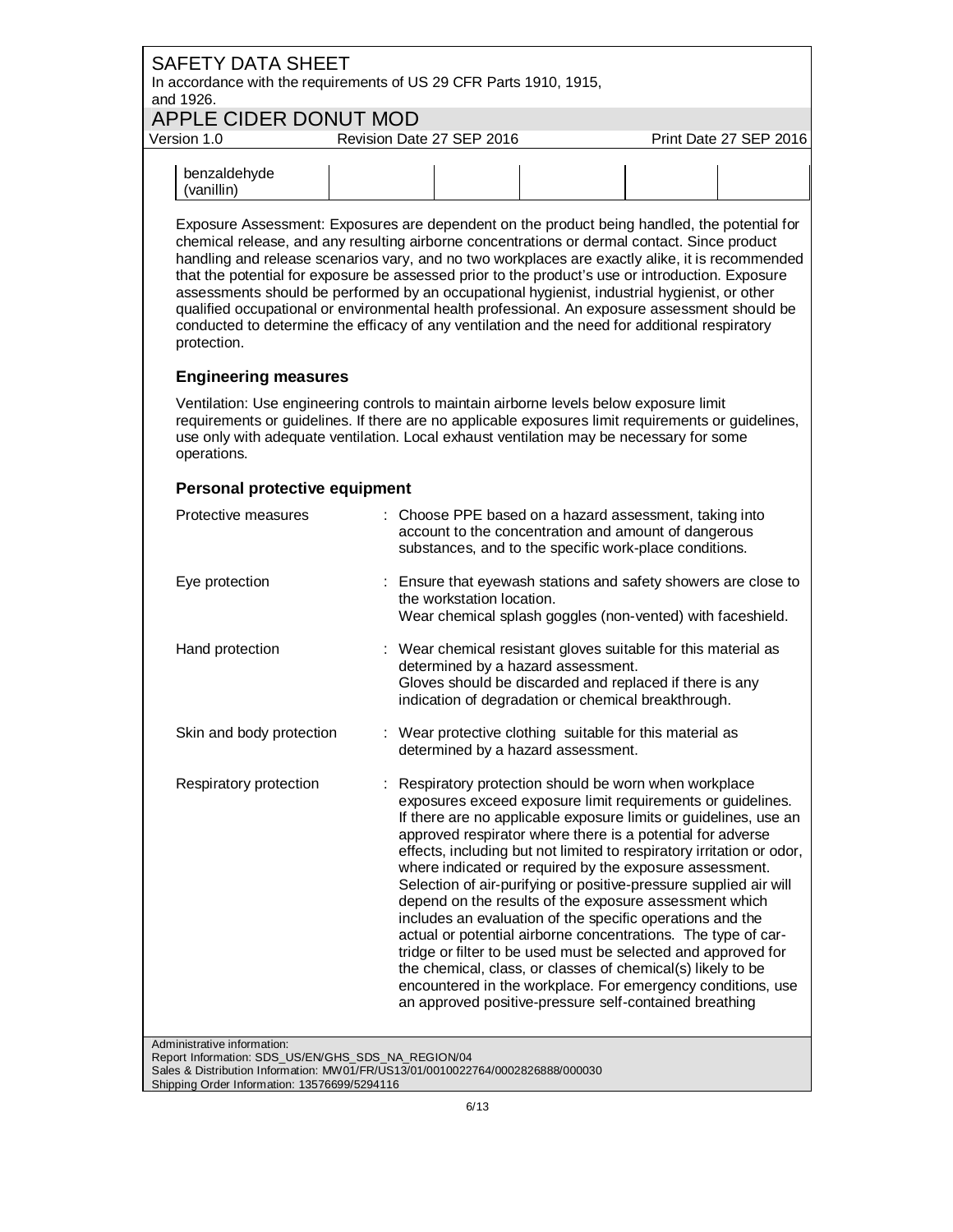## SAFETY DATA SHEET In accordance with the requirements of US 29 CFR Parts 1910, 1915, and 1926. APPLE CIDER DONUT MOD<br>Version 1.0 Revision Date Revision Date 27 SEP 2016 Print Date 27 SEP 2016 apparatus. Hygiene measures : Handle in accordance with good industrial hygiene and safety practice. Remove contaminated clothing and protective equipment before entering eating areas. Wash hands before breaks and immediately after handling the product. See Section 16 for further information.

### **SECTION 9. PHYSICAL AND CHEMICAL PROPERTIES**

| Physical state            | : liquid                                                |
|---------------------------|---------------------------------------------------------|
| Form                      | liquid                                                  |
| Color                     | : Pale yellow to yellow                                 |
| Taste                     | : not determined                                        |
| Odor                      | like fruit, Food-like, Spicy                            |
| Odour Threshold           | : Not applicable                                        |
| Flash point               | > 225 F (> 107 °C) Method: Grabner miniflash closed cup |
| Lower explosion limit     | not determined                                          |
| Upper explosion limit     | : not determined                                        |
| Flammability (solid, gas) | : Not applicable                                        |
| Auto-ignition temperature | : not determined                                        |
| Decomposition temperature | : no data available                                     |
| рH                        | not determined                                          |
| Melting point             | : not determined                                        |
| Boiling point             | : not determined                                        |
| Vapor pressure            | 0.0724 hPa at                                           |
|                           | 68 F (20 °C) Calculated (99.9 %)                        |
| Density                   | : 1,097.02 kg/m3 at                                     |
|                           | 68 F (20 °C)                                            |
| <b>Bulk density</b>       | : Not applicable                                        |
|                           |                                                         |
| Solubility/qualitative    | : practically insoluble                                 |
| Partition coefficient: n- | : Not applicable                                        |
| octanol/water             |                                                         |
| Viscosity, kinematic      | : no data available                                     |
| Relative vapour density   | : no data available                                     |
| Evaporation rate          | : no data available                                     |
|                           |                                                         |

#### **SECTION 10. STABILITY AND REACTIVITY**

| Conditions to avoid                                | : no data available                                                            |
|----------------------------------------------------|--------------------------------------------------------------------------------|
| Materials to avoid                                 | : no data available                                                            |
| Administrative information:                        |                                                                                |
| Report Information: SDS US/EN/GHS SDS NA REGION/04 |                                                                                |
|                                                    | Sales & Distribution Information: MW01/FR/US13/01/0010022764/0002826888/000030 |
| Shipping Order Information: 13576699/5294116       |                                                                                |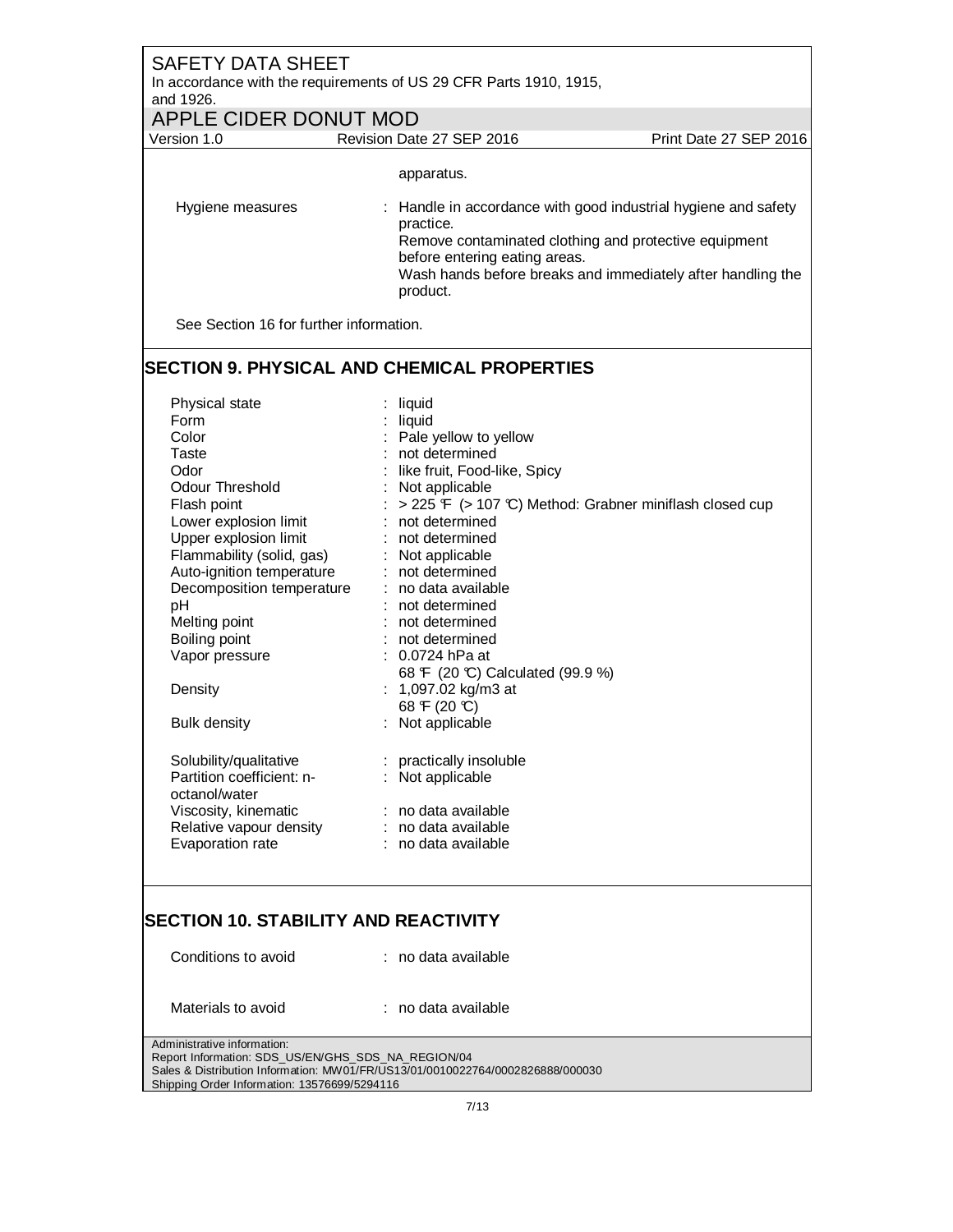## SAFETY DATA SHEET In accordance with the requirements of US 29 CFR Parts 1910, 1915, and 1926. APPLE CIDER DONUT MOD<br>Version 1.0 Revision Date Revision Date 27 SEP 2016 Print Date 27 SEP 2016 Hazardous decomposition : no data available products Chemical stability : The product is chemically stable. Reactivity **in the Reactivity** in the set of the set of the set of the set of the set of the set of the set of the set of the set of the set of the set of the set of the set of the set of the set of the set of the set of t Hazardous reactions : no data available

#### **SECTION 11. TOXICOLOGICAL INFORMATION**

#### **Information on toxicological effects**

| <b>Acute oral toxicity</b>                               |                               |                |
|----------------------------------------------------------|-------------------------------|----------------|
| ATE                                                      | : 651.51 mg/kg                |                |
| Benzoic acid, phenyl methyl<br>ester                     | : LD50: $2,000 \text{ mg/kg}$ | Species: Rat   |
| 2-tert-butylcyclohexyl acetate : LD50: 4,600 mg/kg       |                               | Species: Rat   |
| diethyl malonate                                         | : LD50: 6,400 mg/kg           | Species: Mouse |
| 3-phenylpropanol                                         | : LD50: 2,300 mg/kg           | Species: Rat   |
| 3-phenyl-2-propenal<br>(cinnamic aldehyde)               | : LD50: 2,220 mg/kg           | Species: Rat   |
| 2H-1-benzopyran-2-one<br>(coumarin)                      | : LD50: 520 mg/kg             | Species: Rat   |
| 3-hydroxy-2-ethyl-4H-pyran-<br>4-one (=ethyl maltol)     | : LD50: 1,150 mg/kg           | Species: Rat   |
| 3-methoxy-4-hydroxy-<br>benzaldehyde (vanillin)          | : LD50: 3,925 mg/kg           | Species: Mouse |
| methyl 3-phenyl-2-<br>propenoate (= methyl<br>cinnamate) | : LD50: 2,610 mg/kg           | Species: Rat   |

Administrative information:

Report Information: SDS\_US/EN/GHS\_SDS\_NA\_REGION/04

Sales & Distribution Information: MW01/FR/US13/01/0010022764/0002826888/000030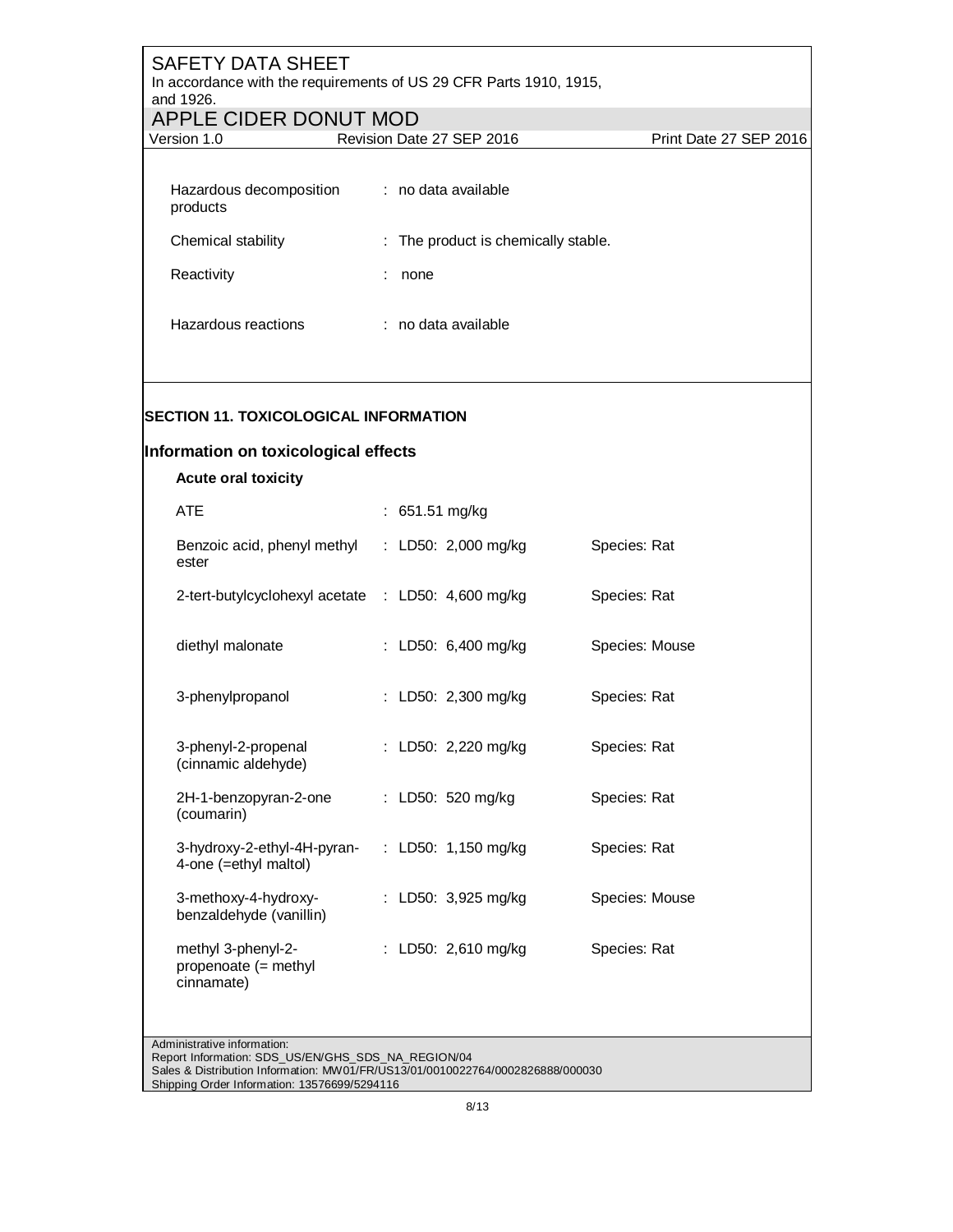| <b>SAFETY DATA SHEET</b><br>In accordance with the requirements of US 29 CFR Parts 1910, 1915,<br>and 1926.                          |  |                                                                                 |                 |                        |
|--------------------------------------------------------------------------------------------------------------------------------------|--|---------------------------------------------------------------------------------|-----------------|------------------------|
| APPLE CIDER DONUT MOD                                                                                                                |  |                                                                                 |                 |                        |
| Version 1.0                                                                                                                          |  | Revision Date 27 SEP 2016                                                       |                 | Print Date 27 SEP 2016 |
| 2,4,6-trimethyl-3-cyclohexen- : LD50: 4,150 mg/kg<br>1-carbaldehyde (main<br>component)                                              |  |                                                                                 | Species: Rat    |                        |
| <b>Acute inhalation toxicity</b>                                                                                                     |  | : No data is available on the product itself.                                   |                 |                        |
| <b>Acute dermal toxicity</b>                                                                                                         |  |                                                                                 |                 |                        |
| <b>ATE</b>                                                                                                                           |  | $:$ > 5,000 mg/kg                                                               |                 |                        |
| Benzoic acid, phenyl methyl<br>ester                                                                                                 |  | : LD50: $4,000 \text{ mg/kg}$                                                   | Species: Rabbit |                        |
| 2-tert-butylcyclohexyl acetate : LD50: > 5,000 mg/kg                                                                                 |  |                                                                                 | Species: Rabbit |                        |
| 3-phenylpropanol                                                                                                                     |  | : LD50: 5,000 mg/kg                                                             | Species: Rabbit |                        |
| 3-methoxy-4-hydroxy-<br>benzaldehyde (vanillin)                                                                                      |  | : LD50: $> 5,010$ mg/kg                                                         | Species: Rabbit |                        |
| methyl 3-phenyl-2-<br>propenoate (= methyl<br>cinnamate)                                                                             |  | : LD50: $> 5,000$ mg/kg                                                         | Species: Rabbit |                        |
| Acute toxicity (other routes : No data is available on the product itself.<br>of administration)                                     |  |                                                                                 |                 |                        |
| <b>Skin corrosion/irritation</b>                                                                                                     |  | : May cause skin irritation in susceptible persons.                             |                 |                        |
| Serious eye damage/eye<br>irritation                                                                                                 |  | : Vapours may cause irritation to the eyes, respiratory system<br>and the skin. |                 |                        |
| <b>Respiratory or skin</b><br>sensitisation                                                                                          |  | : Causes sensitisation.                                                         |                 |                        |
| <b>Mutagenicity</b>                                                                                                                  |  | : No data is available on the product itself.                                   |                 |                        |
| <b>Reproductive toxicity</b>                                                                                                         |  | : No data is available on the product itself.                                   |                 |                        |
| <b>Teratogenicity</b>                                                                                                                |  | : No data is available on the product itself.                                   |                 |                        |
| Administrative information:                                                                                                          |  |                                                                                 |                 |                        |
| Report Information: SDS_US/EN/GHS_SDS_NA_REGION/04<br>Sales & Distribution Information: MW01/FR/US13/01/0010022764/0002826888/000030 |  |                                                                                 |                 |                        |

Shipping Order Information: 13576699/5294116

- 1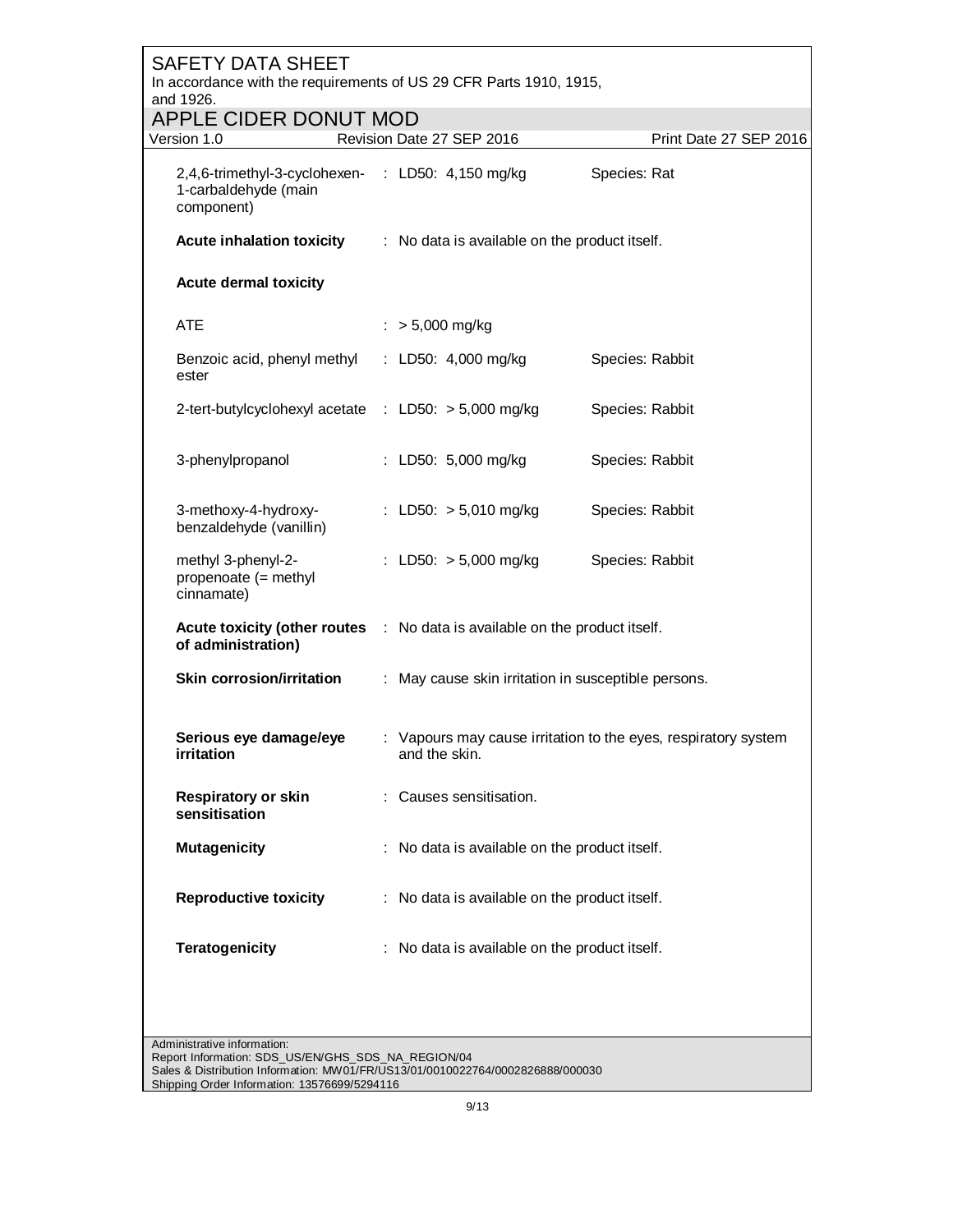| <b>SAFETY DATA SHEET</b><br>In accordance with the requirements of US 29 CFR Parts 1910, 1915,<br>and 1926.<br>APPLE CIDER DONUT MOD                                                                                                                                                                                                               |                                           |                                                                                                                                                               |                        |  |  |  |
|----------------------------------------------------------------------------------------------------------------------------------------------------------------------------------------------------------------------------------------------------------------------------------------------------------------------------------------------------|-------------------------------------------|---------------------------------------------------------------------------------------------------------------------------------------------------------------|------------------------|--|--|--|
| Version 1.0                                                                                                                                                                                                                                                                                                                                        | Revision Date 27 SEP 2016                 |                                                                                                                                                               | Print Date 27 SEP 2016 |  |  |  |
| Carcinogenicity:                                                                                                                                                                                                                                                                                                                                   |                                           |                                                                                                                                                               |                        |  |  |  |
| <b>IARC</b>                                                                                                                                                                                                                                                                                                                                        | Remarks<br>÷                              | No component of this product present at levels greater<br>than or equal to 0.1% is identified as probable,<br>possible or confirmed human carcinogen by IARC. |                        |  |  |  |
| <b>OSHA</b><br>t.                                                                                                                                                                                                                                                                                                                                  | Remarks<br>÷                              | No component of this product present at levels greater<br>than or equal to 0.1% is identified as a carcinogen or<br>potential carcinogen by OSHA.             |                        |  |  |  |
| <b>NTP</b>                                                                                                                                                                                                                                                                                                                                         | Remarks                                   | No component of this product present at levels greater<br>than or equal to 0.1% is identified as a known or<br>anticipated carcinogen by NTP.                 |                        |  |  |  |
| <b>STOT - single exposure</b><br><b>STOT - repeated exposure</b>                                                                                                                                                                                                                                                                                   |                                           | : No data is available on the product itself.                                                                                                                 |                        |  |  |  |
|                                                                                                                                                                                                                                                                                                                                                    |                                           | : No data is available on the product itself.                                                                                                                 |                        |  |  |  |
| <b>Aspiration hazard</b>                                                                                                                                                                                                                                                                                                                           |                                           | : No data is available on the product itself.                                                                                                                 |                        |  |  |  |
| <b>Further information</b>                                                                                                                                                                                                                                                                                                                         | : no data available                       |                                                                                                                                                               |                        |  |  |  |
| Please note: Mixtures have not been tested for health hazards. The health hazard information<br>presented is provided in accordance with US 29 CFR 1910.1200 and is based on the testing of<br>individual components which have been shown to cause or may cause these health effects when<br>tested at higher concentrations or at full strength. |                                           |                                                                                                                                                               |                        |  |  |  |
|                                                                                                                                                                                                                                                                                                                                                    | <b>SECTION 12. Ecological information</b> |                                                                                                                                                               |                        |  |  |  |
| Ecological information is not reported.                                                                                                                                                                                                                                                                                                            |                                           |                                                                                                                                                               |                        |  |  |  |
| <b>SECTION 13. DISPOSAL CONSIDERATIONS</b><br>The product should not be allowed to enter drains, water courses or the soil.<br>Do not contaminate ponds, waterways or ditches with chemical or used container.<br>Dispose of in accordance with local, state and federal regulations.                                                              |                                           |                                                                                                                                                               |                        |  |  |  |
| <b>SECTION 14. TRANSPORT INFORMATION</b>                                                                                                                                                                                                                                                                                                           |                                           |                                                                                                                                                               |                        |  |  |  |
| Administrative information:<br>Report Information: SDS_US/EN/GHS_SDS_NA_REGION/04<br>Sales & Distribution Information: MW01/FR/US13/01/0010022764/0002826888/000030                                                                                                                                                                                |                                           |                                                                                                                                                               |                        |  |  |  |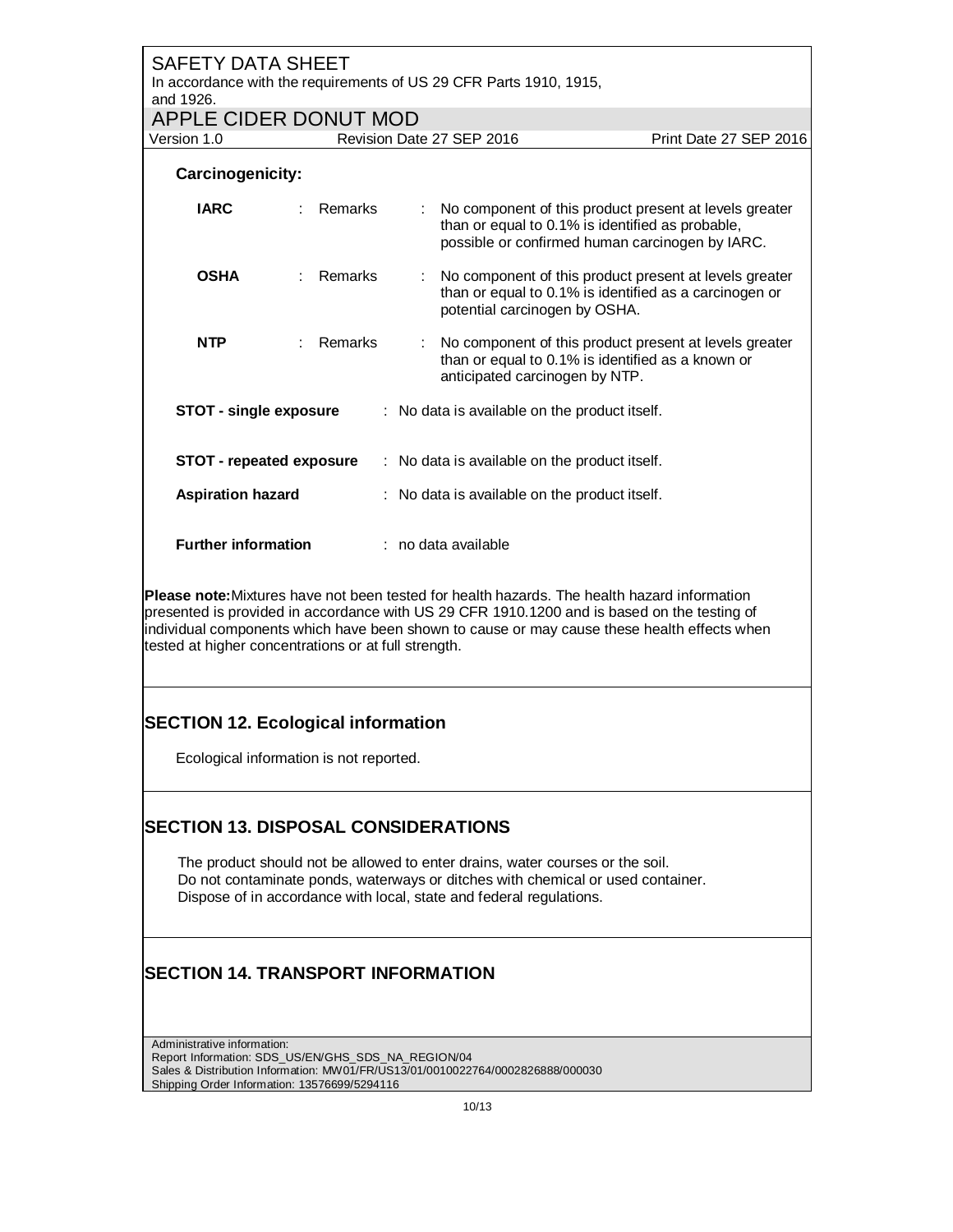| <b>SAFETY DATA SHEET</b><br>and 1926.                                                        | In accordance with the requirements of US 29 CFR Parts 1910, 1915,                                                          |                        |
|----------------------------------------------------------------------------------------------|-----------------------------------------------------------------------------------------------------------------------------|------------------------|
| <b>APPLE CIDER DONUT MOD</b>                                                                 |                                                                                                                             |                        |
| Version 1.0                                                                                  | Revision Date 27 SEP 2016                                                                                                   | Print Date 27 SEP 2016 |
| 49CFR<br>Not applicable / UN number<br>Proper shipping name<br>Class                         | : 3082<br>: Environmentally hazardous substance, liquid, n.o.s.<br>: (Benzyl benzoate, 2-tert-Butylcyclohexyl acetate)<br>9 |                        |
| Packing group<br>Labels<br><b>Emergency Response</b><br>Guidebook Number<br>Marine pollutant | $\therefore$ III<br>: 9<br>: 171<br>: yes                                                                                   |                        |
|                                                                                              | Benzyl benzoate, 2-tert-Butylcyclohexyl acetate                                                                             |                        |
| 49CFR: no dangerous good in non-bulk packaging                                               | 49CFR: Non-Bulk Packaging (<119 Gallons for liquids and <882 Lbs. Solids).                                                  |                        |
| <b>IATA</b>                                                                                  |                                                                                                                             |                        |
| UN number<br>Proper shipping name                                                            | : 3082<br>: Environmentally hazardous substance, liquid, n.o.s.<br>(Benzyl benzoate, 2-tert-Butylcyclohexyl acetate)        |                        |
| Class<br>Packing group<br>Labels                                                             | $\ddot{\cdot}$<br>9<br>$:$ $\mathbb{H}$<br>$\therefore$ 9                                                                   |                        |
| Packing instruction (cargo<br>aircraft)                                                      | : 964                                                                                                                       |                        |
| Packing instruction<br>(passenger aircraft)<br>Packing instruction                           | : 964<br>: Y964                                                                                                             |                        |
| (passenger aircraft)                                                                         |                                                                                                                             |                        |
| <b>IMDG</b>                                                                                  |                                                                                                                             |                        |
| UN number                                                                                    | : 3082                                                                                                                      |                        |
| Proper shipping name                                                                         | : ENVIRONMENTALLY HAZARDOUS SUBSTANCE, LIQUID,<br>N.O.S.<br>(Benzyl benzoate, 2-tert-Butylcyclohexyl acetate)               |                        |
| Class                                                                                        | 9                                                                                                                           |                        |
| Packing group                                                                                | $\mathbf{III}$                                                                                                              |                        |
| Labels                                                                                       | 9                                                                                                                           |                        |
| EmS Number 1                                                                                 | $: F-A$                                                                                                                     |                        |
| EmS Number 2                                                                                 | $S-F$                                                                                                                       |                        |
| Marine pollutant                                                                             | : yes<br>Benzyl benzoate, 2-tert-Butylcyclohexyl acetate                                                                    |                        |
| <b>IMDG Code Segregation</b><br>Group                                                        | : None                                                                                                                      |                        |

## **SECTION 15. REGULATORY INFORMATION**

Only relevant information is reported **SARA 311/312 Hazards.** : Acute Health Hazard

Administrative information: Report Information: SDS\_US/EN/GHS\_SDS\_NA\_REGION/04 Sales & Distribution Information: MW01/FR/US13/01/0010022764/0002826888/000030 Shipping Order Information: 13576699/5294116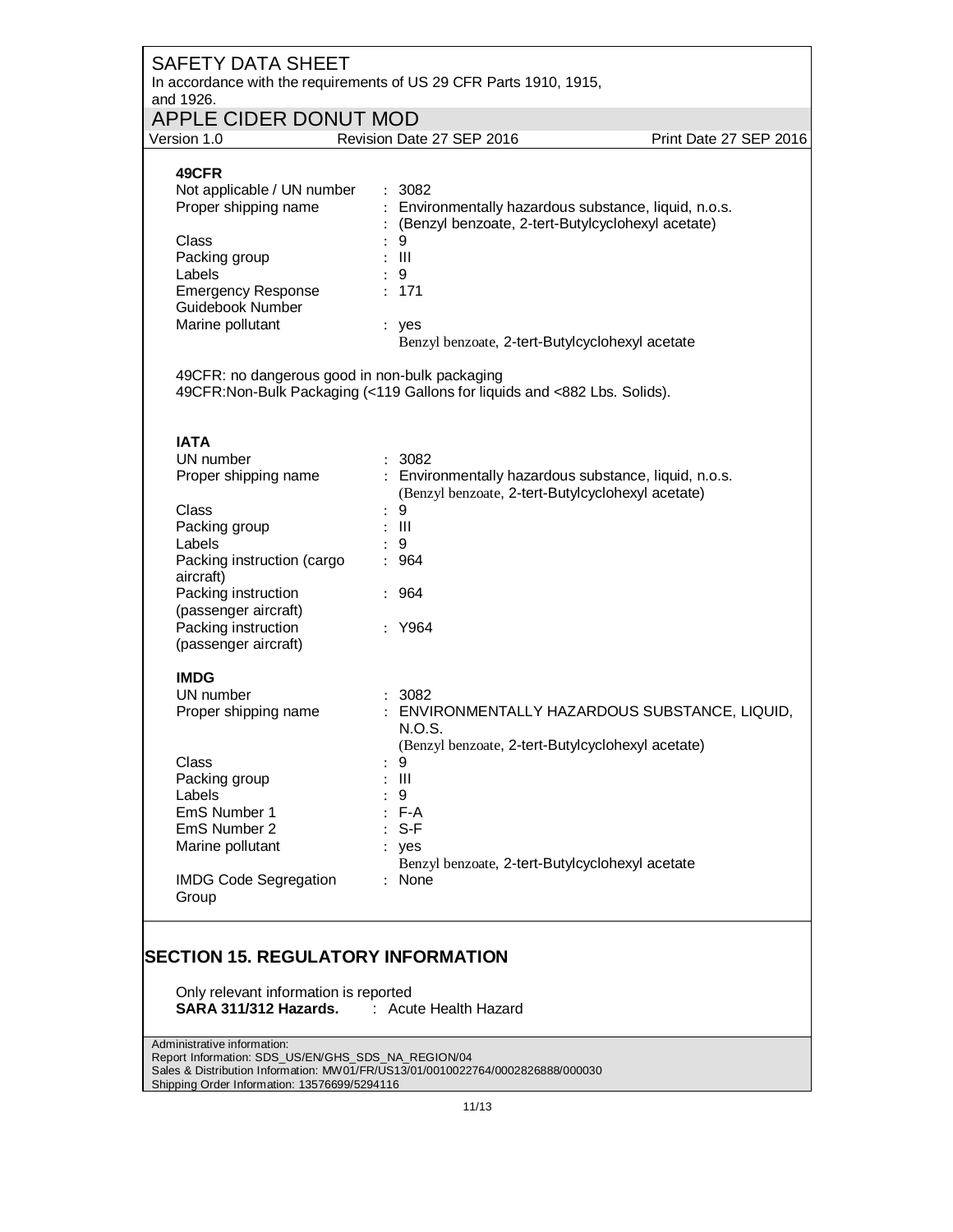In accordance with the requirements of US 29 CFR Parts 1910, 1915, and 1926.

## APPLE CIDER DONUT MOD<br>Version 1.0 Revision Dat

Revision Date 27 SEP 2016 Print Date 27 SEP 2016

## **SECTION 16. OTHER INFORMATION**

**NFPA Classification**  : Health hazard: 2 Fire Hazard: 1 Reactivity Hazard: 0



**Full list of Emergency response numbers worldwide.** 

|                       | <b>Country</b>             | <b>Phone nr</b>   |             | <b>Country</b>              | <b>Phone nr</b>                   |
|-----------------------|----------------------------|-------------------|-------------|-----------------------------|-----------------------------------|
| Europe                | All Europe                 | +44 1235 239670   |             | All East/South<br>East Asia | +65 3158 1074                     |
|                       | France                     | +33 1 72 11 00 03 |             | Sri Lanka                   | +65 3158 1195                     |
|                       | Germany                    | +49 69 222 25285  |             | Taiwan                      | +886 2 8793 3212                  |
|                       | Spain                      | +34 91 114 2520   |             | Japan                       | +81 3 4578 9341                   |
|                       | Italy                      | +39 02 3604 2884  |             | Indonesia                   | 007 803 011 0293                  |
|                       | <b>Netherlands</b>         | +31 10 713 8195   |             | Malaysia                    | +60 3 6207 4347                   |
|                       | <b>Turkey</b>              | +90 212 375 5231  |             | Thailand                    | 001 800 120 666 751               |
|                       | Norway                     | +47 2103 4452     |             | India                       | +65 3158 1198<br>000 800 100 7479 |
|                       | Greece                     | +30 21 1198 3182  | <b>APAC</b> | Pakistan                    | +65 3158 1329                     |
|                       | Portugal                   | +351 30880 4750   |             | Bangladesh                  | +65 3158 1200                     |
|                       | Denmark                    | +45 8988 2286     |             | Philippines                 | +65 3158 1203                     |
|                       | Sweden                     | +46 8 566 42573   |             | Vietnam                     | +84 8 4458 2388                   |
|                       | Poland                     | +48 22 307 3690   |             | Korea                       | +65 3158 1285                     |
|                       | Czech<br>replublic         | +420 228 882 830  |             | South Korea                 | +82 2 3479 8401                   |
|                       | Finland                    | +358 9 7479 0199  |             | Australia                   | +61 2 8014 4558                   |
| Middle<br>East/Africa | All Middle<br>East/Africa  | +44 1235 239671   |             | New Zealand                 | +64 9 929 1483                    |
|                       | Bahrain and<br>Middle East | +973 1619 8321    |             | China                       | +86 21 6267 9090                  |
|                       | Africa/South<br>Africa     | +27 21 300 2732   | LATAM       | Mexico                      | +52 55 5004 8763                  |
| <b>NOAM</b>           | USA and                    | +1 866 928 0789   |             | <b>Brazil</b>               | +55 11 3197 5891                  |

Administrative information:

Report Information: SDS\_US/EN/GHS\_SDS\_NA\_REGION/04

Sales & Distribution Information: MW01/FR/US13/01/0010022764/0002826888/000030